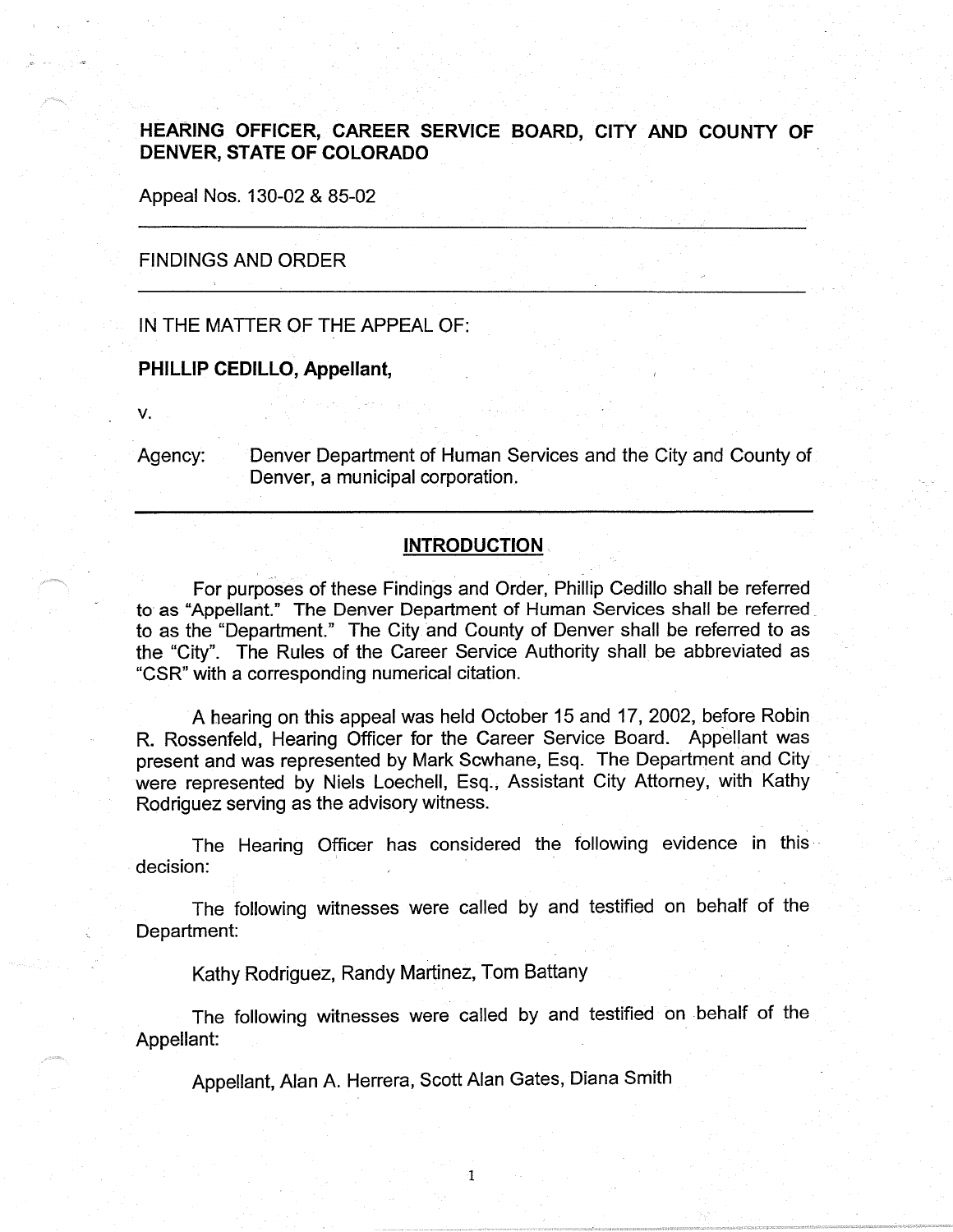The following exhibits were offered and admitted into evidence on behalf of the Department:

Exhibits 1 - 11

The following exhibits were offered and admitted into evidence on behalf of the Appellant:

Exhibits A - EE

The following exhibits were admitted into evidence by stipulation:

Exhibits 1-11, A- EE

The following exhibits were offered but not admitted into evidence and · therefore not considered in this decision:

None

# **NATURE OF APPEAL**

Appellant is appealing his termination from the Department for alleged violations of CSR §§16-50 A. 1), 7), 19) and 20) and 16-51 A. 2), 10) and 11). He alleges disability discrimination. He is seeking reinstatement to his position, along with back pay and all rights and benefits attendant thereto.

#### **ISSUES ON APPEAL**

Whether the Hearing Officer has subject matter jurisdiction over this appeal?

Whether Appellant violated CSR §§16-50 A. 1), 7), 19) and 20) and 16-51 A.  $2$ ), 10) and 11)?

If Appellant violated any provisions of CSR §§16-50 and 16-51, what is the appropriate sanction?

Whether the Department's decision to terminate Appellant was disability discrimination?

# **PRELIMINARY MATTERS**

Appellant received a "Below Expectations" Performance Enhancement Program Report ("PEPR") in December 2001. Appellant appealed this evaluation to the Hearing Officer. By an order dated August 14, 2002, the Hearing Officer found that the below expectations rating was arbitrary, capricious, and without rational basis or foundation, in violation of CSR §19-10 e). The appeal was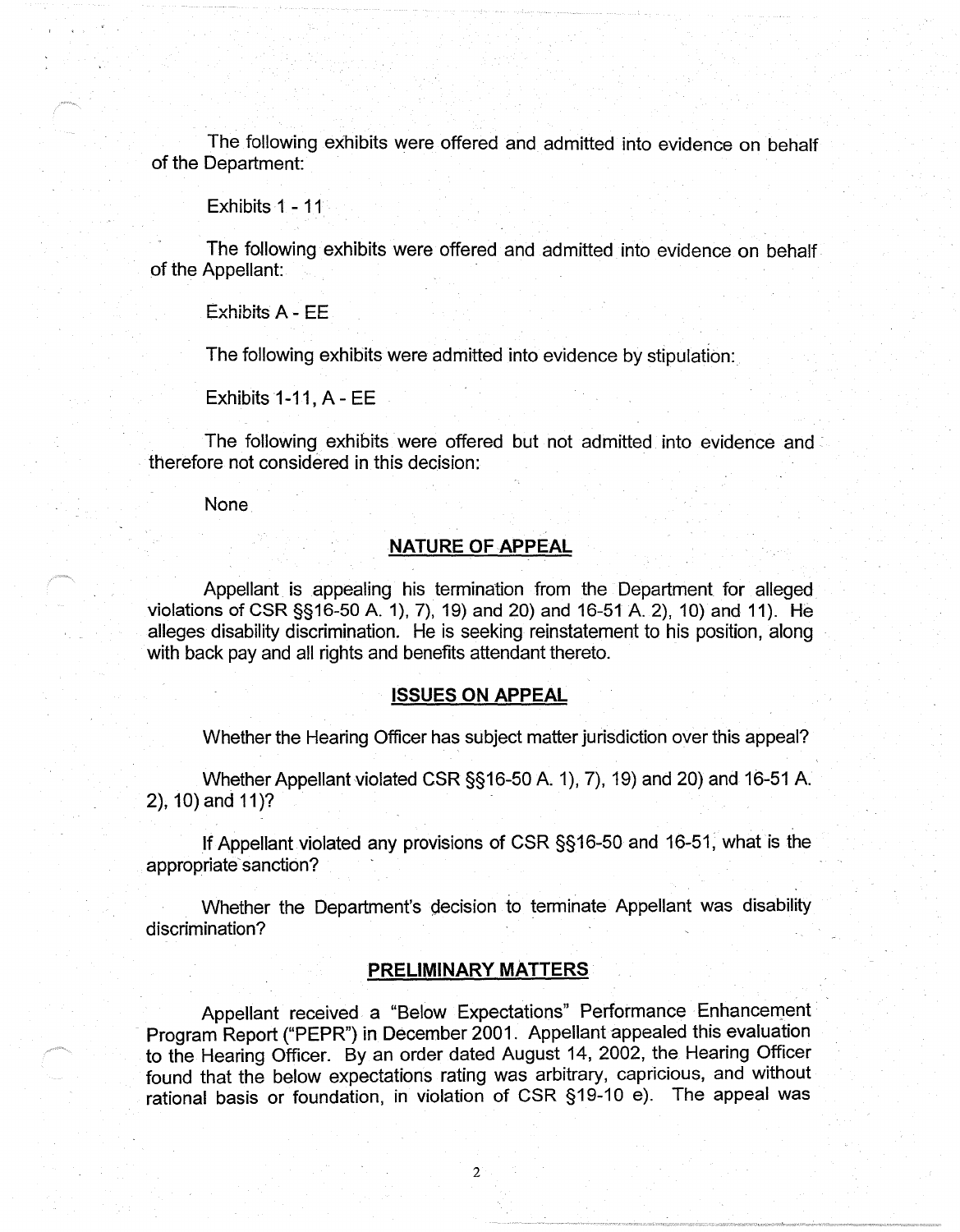granted and the Department.was ordered to change the December 2001 PEPR to "Meets Expectations." ( See, In the Matter of Phillip Cedillo, Appeal No. 29-02)

While the appeal was pending, the Department revaluated Appellant's performance, pursuant to CSR§ 13-41, on March 15, 2002. Appellant was given an interim PEPR. He was evaluated "Below Expectations." Appellant appealed this finding to the Hearing Officer in a timely manner. (Appeal No. 85-02)

As set out more fully below, the. Department reviewed Appellant's performance again in June 2002. As a result, Appellant was issued a third "Below Expectations" PEPR evaluation. Appellant's employment was subsequently terminated. Appellant appealed the termination on July 9, 2002. (Appeal No. 130-02)

Due to the interlocking nature of the second two appeals, the Hearing Officer consolidated them in the· interest of judicial economy on July 11, 2002.

A prehearing conference was held on August 19, 2002. At that time the Hearing Officer found that the interim PEPR that was the basis of Appeal No. 85- 02 was moot because the December PEPR, which triggered the 90-day interim review, was improperly issued. The grievance appeal was dismissed.

The parties were also informed on the record that Hearing Officer would be taking evidence only on Appeal No. 130-02 except that the alleged violation of CSR 16-50 A. 19) was dismissed because, based upon the Hearing Officer's ruling regarding the inappropriateness of the December 2001 PEPR, this allegation no longer existed as a matter of law. The parties were instructed that the PEPRs could be used to establish notice of specific performance standards and deficiencies which could be used to prove, or disprove, violations of CSR§§ 16-50 A. 1) and 16-51 A. 2).

#### **FINDINGS OF FACT**

1. During the relevant period, Appellant was employed by the Department as an Administrative Support Assistant IV. His internal title was Intake Technician, assigned to the Intake Team for the Child Support Division. He worked for the Department for approximately three and a half years.

2. Appellant's duties included assisting Temporary Assistance for Needy Families (TANF") clients after they complete their orientation. He was assisted them in completing their applications for temporary assistance and would monitor their cases until they became financially active, at which time the case would be referred to the child support case worker. More specifically, his duties included entering information into the computer, interviewing clients, preparing affidavits naming the father (if it was not on the child's birth certificate) for the client's signature, and preparing contact sheets.

3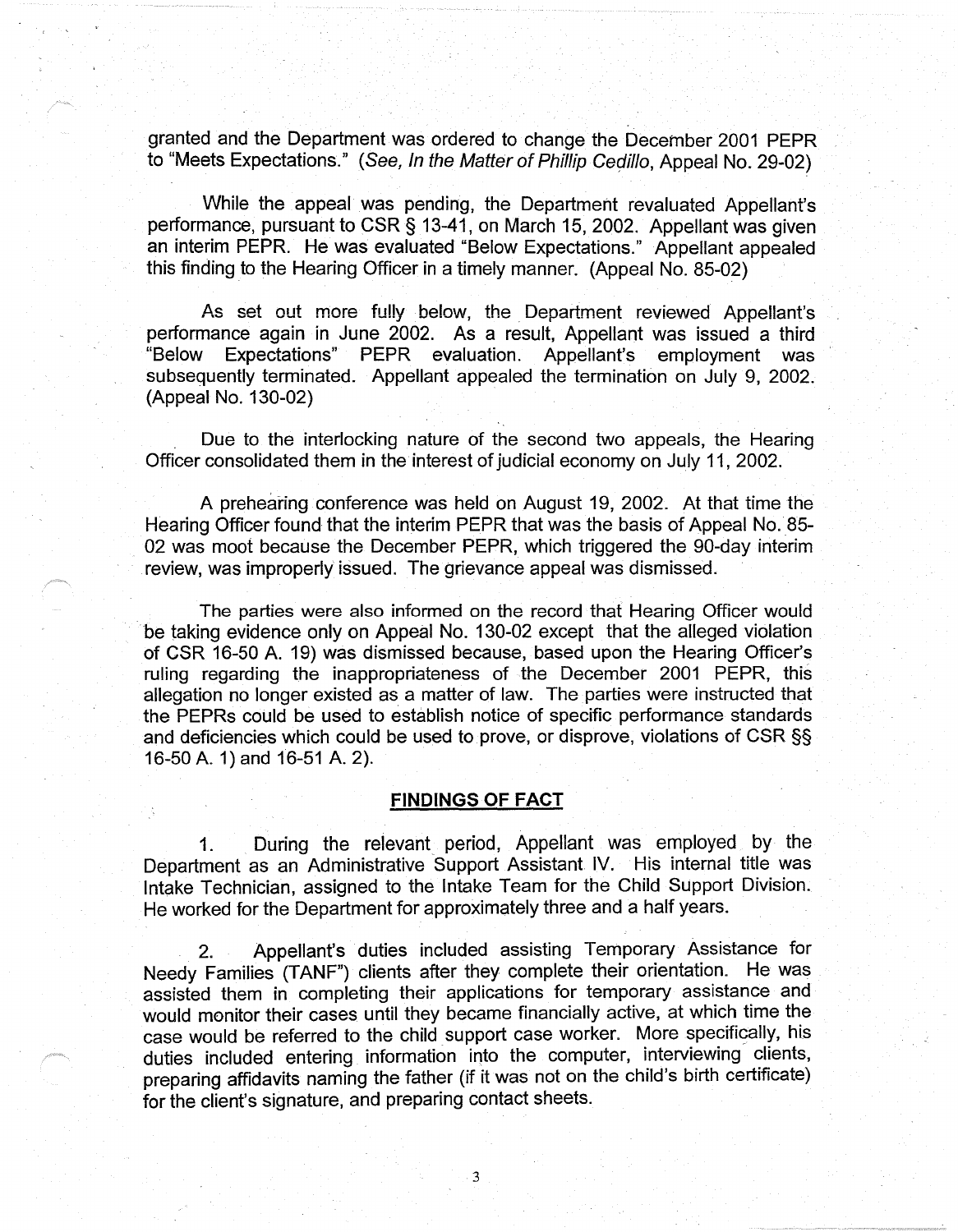3. On September 30, 1999, Appellant was in a road rage/automobile accident. The other driver nearly clipped Appellant's car when coming but of a side street, stopped his car at a red light and then put it into reverse, going into Appellant's car behind him. When Appellant got out of his car to assess the damage and get the other driver's information, the other driver got out of his car and went up to Appellant and hit Appellant with such force that he suffered a concussion and passed out. Appellant was taken to the hospital by ambulance. Appellant was off work for one day. Appellant went to his family practice doctor once after the accident. As a result of his accident, Appellant suffered from constant headaches and possible TMJ. He began taking Tylenol "like candy." . He did not receive any other immediate treatment.

4. Appellant kept his supervisor aware of any obstacles he was experiencing due to his physical problems. His work performance actually improved during the first year (See Exhibit 0)

5. By 2001, Appellant began to experience headaches, vision and balance problems, and problems concentrating. Appellant attributed this not only to his accident, but to the additional stress he experienced when his mother died eight months after the accident. Appellant was often absent because of his health problems, although he did not use Family Medical Leave.

6. During the summer of 2001, Appellant went to his see his family physician for treatment of his physical problems. The family practitioner referred Appellant to a neurologist at that time. Due to monetary constraints, Appellant did not see the neurologist.

7. After Appellant received a written reprimand for abuse of leave over the previous eighteen months in September 2001, Appellant again went to his family practitioner, who indicated the following, in relevant part:

1. Diagnosis and corrective measures and or medication to address the conditions:

Chronic post traumatic stress/tension headaches. Also has basilar artery damage resulting in cerebella dysfunctions - valium, nortriptyline, percocet, flexent (sic), phenergor (sic)

2. In your opinion what **major life activities** are substantially limited by this diagnosis?

1) speaking - decreased ability to articulate and stuttering

2) walking - loss of equilibrium

3) working

The physician indicated that Appellant was capable of returning to work with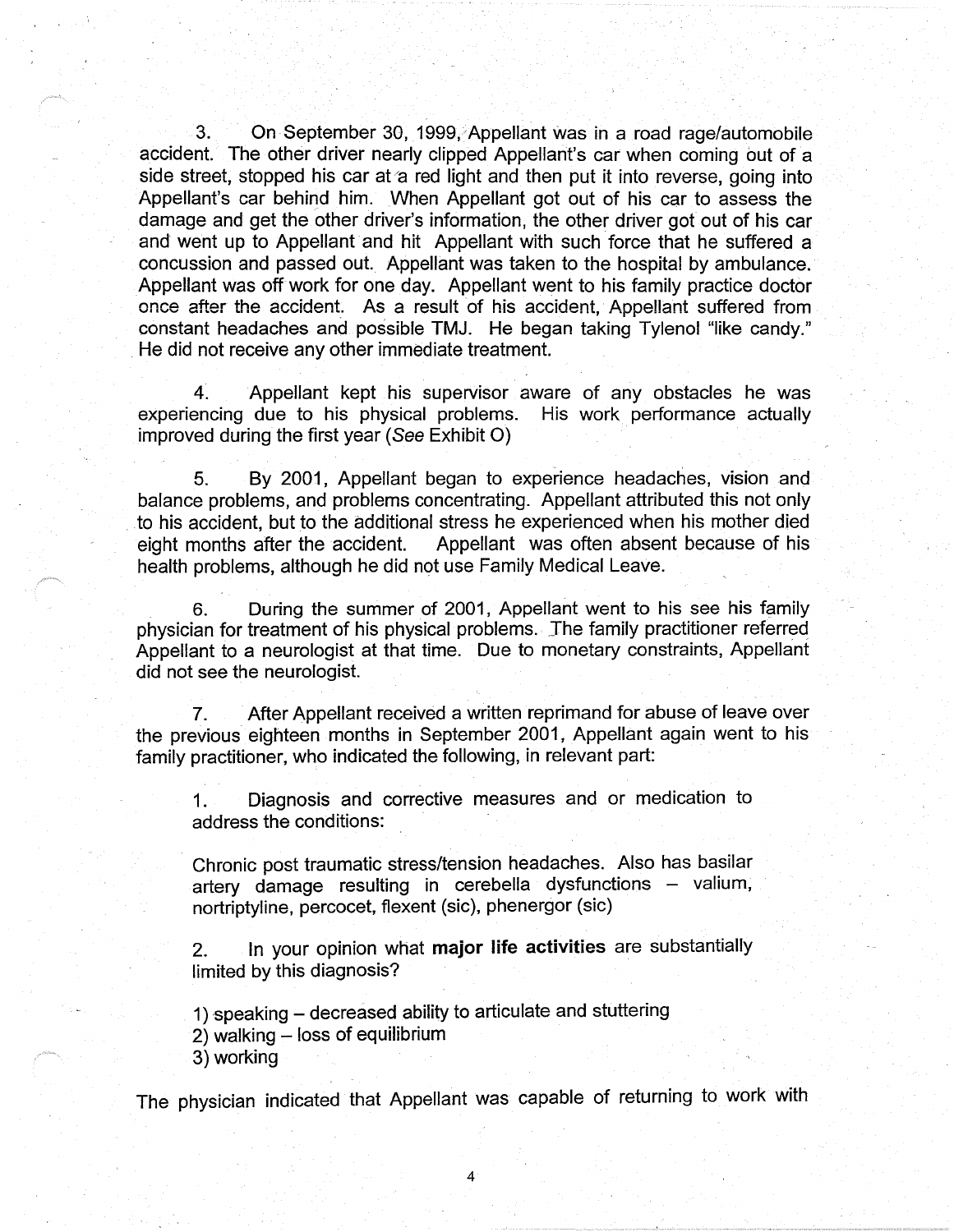permanent restrictions. To the question as to whether Appellant was capable of doing repetitive activities including typing, writing, data entry, the physician indicate "Yes" with the following note after "Frequency and duration": "Yes, but limited by headaches and vertigo – limited to  $\sim$ 1 hr. at a time" The physician also indicated that there was a psychological restriction: "stress seems to increase headaches, blurry vision, and increase vertigo - must avoid stressful situation." (Exhibit F) .

8. This Release of Medical Information and Physical Capabilities Form was submitted by Appellant to the Department and the Career Service Authority as part of a interactive process initiated by Appellant after having received the September 2001 written reprimand.

9. Prior to the hearing, Appellant saw a neurologist and began treatment with the LoDo Pain and Headache Clinic. According to Richard L. Steif, M.D., MHS,

[l]n answer to your specific question, it is more likely than not, based on a reasonable degree of medical probability, that Mr. Cedillo was suffering with bonafide headaches, cognitive complaints, and dizziness following his assault on 09/30/99, and that these symptoms would definitely have affected his performance at work. His ability to concentrate, recall events and perform tasks requiring his full attention and abstract reasoning would have all been affected. In fact, it would have affected his performance adversely, in my opinion, in any work setting.

I am making this statement with full knowledge that Mr. Cedillo did .not seek any medical attention for a period of 10 months after his injury, and with the full knowledge that there are psychosocial issues that also play a role in his recovery.

All that having been said, however, there is objective evidence that Mr. Cedillo had a brainstem injury. ... This makes it equally likely that his complaints of headache and cognitive disturbance are bonafide, particularly since he is now responding positively to medication in terms of headache management. ..

### (Exhibit FF)

10. Throughout the fall and early winter of 2001-2002, Rita Murphy, R.N., M.S., the ADA Coordinator for the CSA, sought additional clarification from Appellant regarding ways to handle his stress. These included taking stress management and time management courses, taking five -minutes breaks every hour, and looking for other job opportunities within the Department or the City. (See Exhibits G and R) Ms. Murphy notified the Department that providing the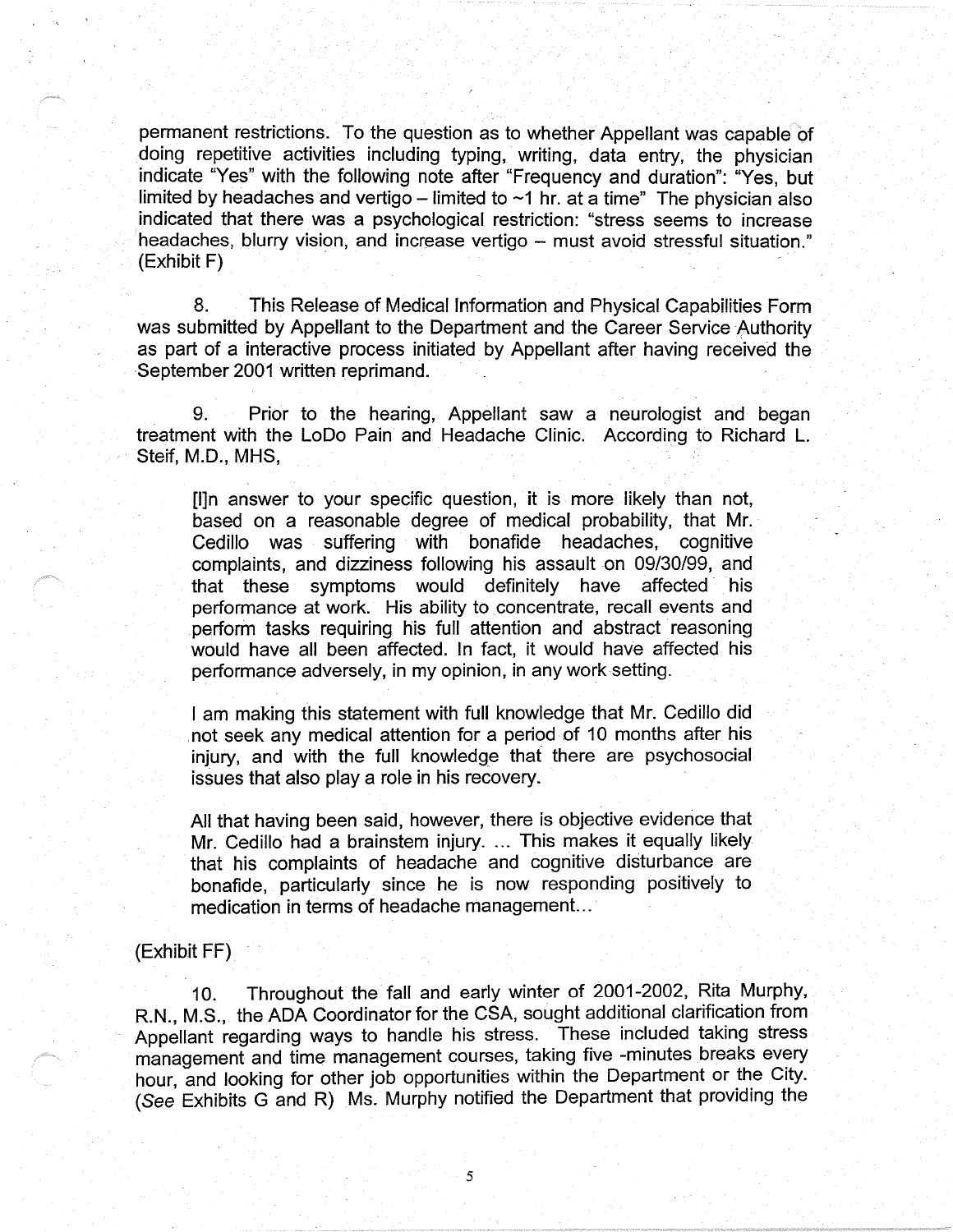five-minute breaks were a reasonable accommodation for Appellant. She also indicated that the family physician was unable to give any specific recommendations for avoiding stress since " individuals manage stress differently." (Exhibit R)

11. Appellant testified that he did not always get his five minute breaks every hour. The Department's witnesses testified that they never stopped him from taking breaks.

12.. Appellant's strong suit was interviewing clients. He had more difficulty doing the computer entries, particularly after his injury.

13. Prior to May 2001, there were twelve technicians assigned into intake "teams," each team working for a team of child support social case workers. The Intake Technicians were responsible for monitoring ninety to one. hundred and twenty cases. In or around May 2001, the Intake Unit staff was reduced from twelve to nine technicians. Their duties were changed and work was redistributed. They began handling non-public assistance cases. Their work was now assigned on a rotational basis.

14. The Intake Unit underwent other changes over the summer of 2001. Peter Dever, the new Division Director, initiated a "cradle-to-grave" model for case management. This model means that, after initial intake, the technician handling the case "upstairs" (i.e., in the Child Support Unit with the social case workers on the fourth floor, rather than in the Intake Unit) handled the case all the way through. Because of these changes in the "upstairs" technicians' duties, more were moved upstairs and the size of the Intake Unit was reduced from nine . to seven.<sup>1</sup>

15. Kathy Rodriguez became Appellant's supervisor in January 2002. When she took over the Unit, it was in disarray and turmoil. The Intake Technicians were very stressed as a result

16. By April 2002 there was a considerable backlog in the Intake Unit due to the effects of the "cradle-to-grave" reorganization on the Unit. In order to reduce the backlog, the Intake Technicians were asked to work on and complete the initiations for five cases a day from the.backlog, in addition to their regularly assigned duties of interviewing clients and initiating the process for current cases.

17. "Initiating" a case required the Intake Technician to complete the paperwork and enter information into the computer for cases after they became

<sup>1</sup>Testimony differed as to the number of Intake Technicians originally in the Unit and the number that is was reduced to. According to Ms. Rodriguez, it went from thirteen to eight; according to others, the number of technicians went from twelve to seven. It may be that Ms. Rodriguez was including the supervisor in her count while the other witnesses did not.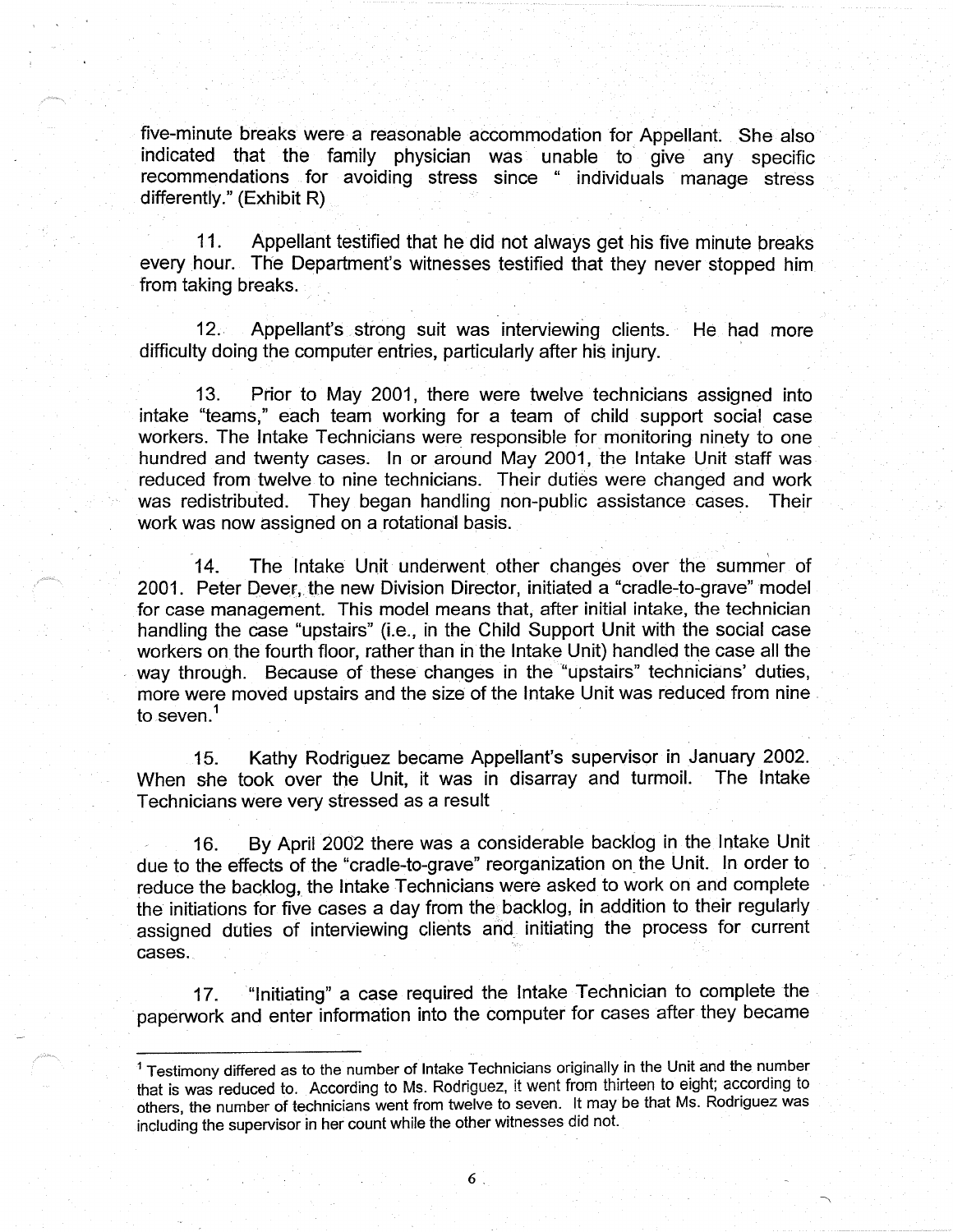financially "active, after which they would be referred to the Child Support Unit for other technicians and the social case workers to handle.

18. According to Ms. Rodriguez, it takes twenty to forty-five minutes to initiate a case, depending on its complexity.

19. According to Ms. Rodriguez, each Intake Technician was given a "protected" day" when he or she was supposed to be working only on initiating cases. It was believed that this way the backlog could be handled by the Intake Team.

20. Ms. Rodriguez testified that none of the Intake Technicians were consistently completing the five additional case initiations a day.

21. Scott Gates is another ASA IV in the Intake Unit. He has been in the Unit since 1992. He served as a lead worker when Jane Saari, the supervisor immediately before Ms. Rodriguez, was supervisor. He testified that, had he been assigned duties similar to Appellant, he would have found it impossible to complete five initiations in addition to his regular workload per day. He stated that he did not believe that many of the other Intake Technicians were meeting the five initiations from the backlog per day standard. He stated that, if the Intake Unit was up to the full compliment of eleven or twelve Intake Technicians, there would have been time for them to get to the five additional· initiations per day.

22. Appellant testified during the predisciplinary meeting and during the hearing that, while he was unable to do five additional cases per day, he believed he could do an additional two and a half cases per day.

23. There were no statistics generated prior *to* May 2002 that would show the number of cases completed by each of the Intake Technicians. Statistics were generated in May and June.

24. According to the statistics generated for May and June 2002, the Intake Technicians performed the following number of interviews:

7

|                 | <b>MAY</b> | <b>JUNE</b> | <b>TOTALS</b> |
|-----------------|------------|-------------|---------------|
| YV              | 86         | 89          | 175           |
| <b>VS</b>       | 48         | 78          | 126           |
| <b>TS</b>       | 30         | 15          | $-45$         |
| PC <sup>2</sup> | 72         |             | 72            |
| LO              | 91         | 105         | 196           |
| <b>DM</b>       | 78         | 86          | 164           |
| <b>BW</b>       | 29         | 36          | 65            |
| <b>TOTAL</b>    | 434        | 409         | 843           |

2 "PC" refers to Appellant.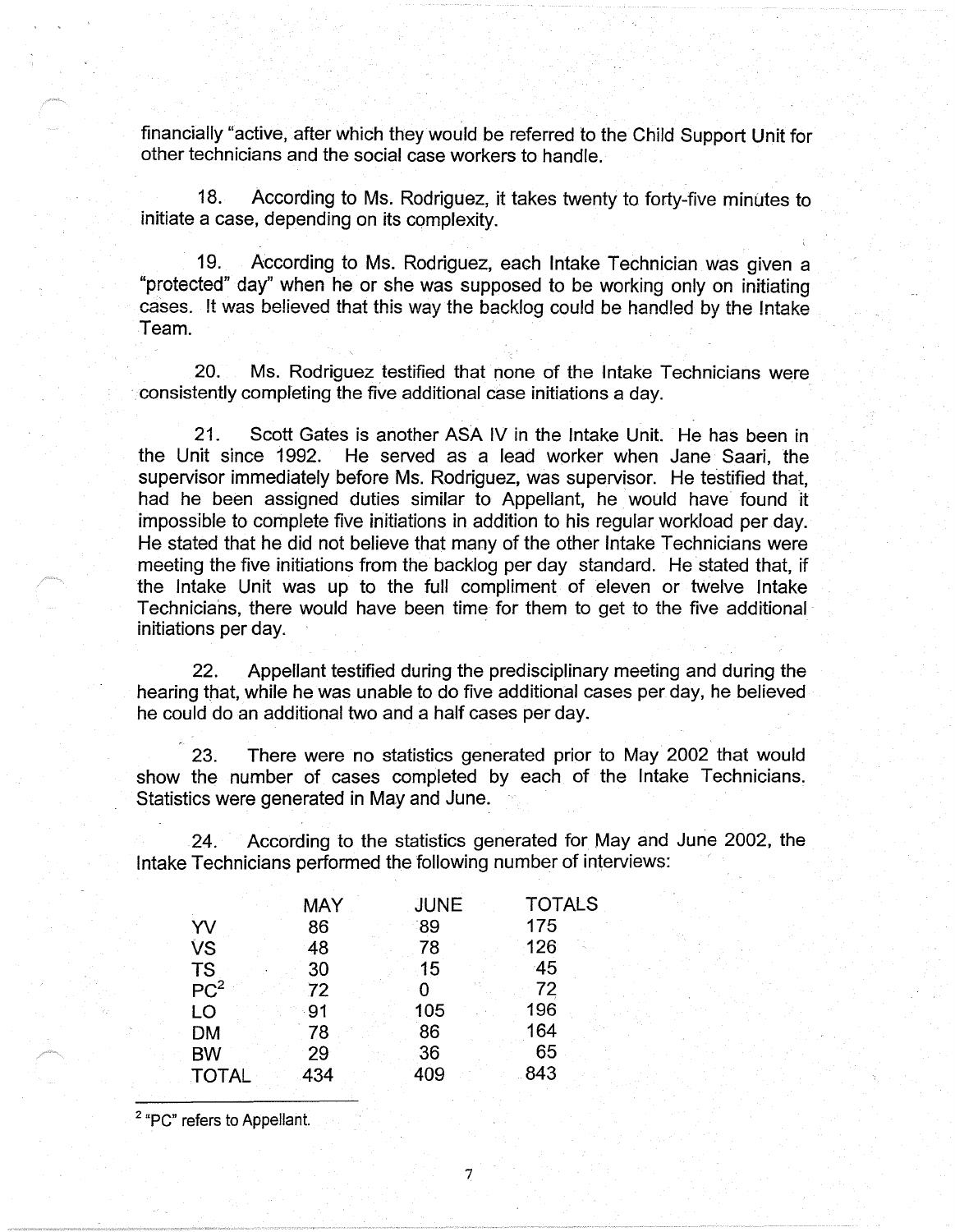# (ExhibitW)

25. Statistics for the Intake Team for May and June provides the following information:

| MAY 2002     |                  |                        |                      |
|--------------|------------------|------------------------|----------------------|
|              | <b>Referrals</b> | <b>Cases Initiated</b> | <b>Cases Updated</b> |
| <b>BW</b>    | 53               | 40                     | 59                   |
| LC           |                  | 54                     | 99                   |
| <b>VS</b>    | 49               | 30                     | 22                   |
| <b>DM</b>    | 96               | 14                     | 25                   |
| LO           | 117              |                        |                      |
| LS           | 55               | 51                     | 60                   |
| YV           | 93               | 47                     | 42                   |
| PC           | 79               | 16                     | 19                   |
| SG           | 30               | 72                     | 16                   |
| <b>TOTAL</b> | 572              | 339                    | 342                  |

**JUNE 2002** 

BW LC vs DM LO MEC LS YV P<sub>C</sub> Referrals· 43 0 107 118 40 88 51 112 60 Cases Initiated 96 79 37 19 0 0 31 24 1 Cases Updated 137 182 8 13 0  $\Omega$ 49 25 2

?(sic)

619

See Exhibits X and Y

SG TOTAL

26. Ms. Rodriguez testified that there are various reasons for the differences in each individual's interview and other performance rates, including job assignments, length of the interviews, and number of days worked during the month.

72 359

32 448

27. No one testified as to how many days Appellant worked during either May or June.

8

28. Appellant's "interview packets" were reviewed by Tom Battany for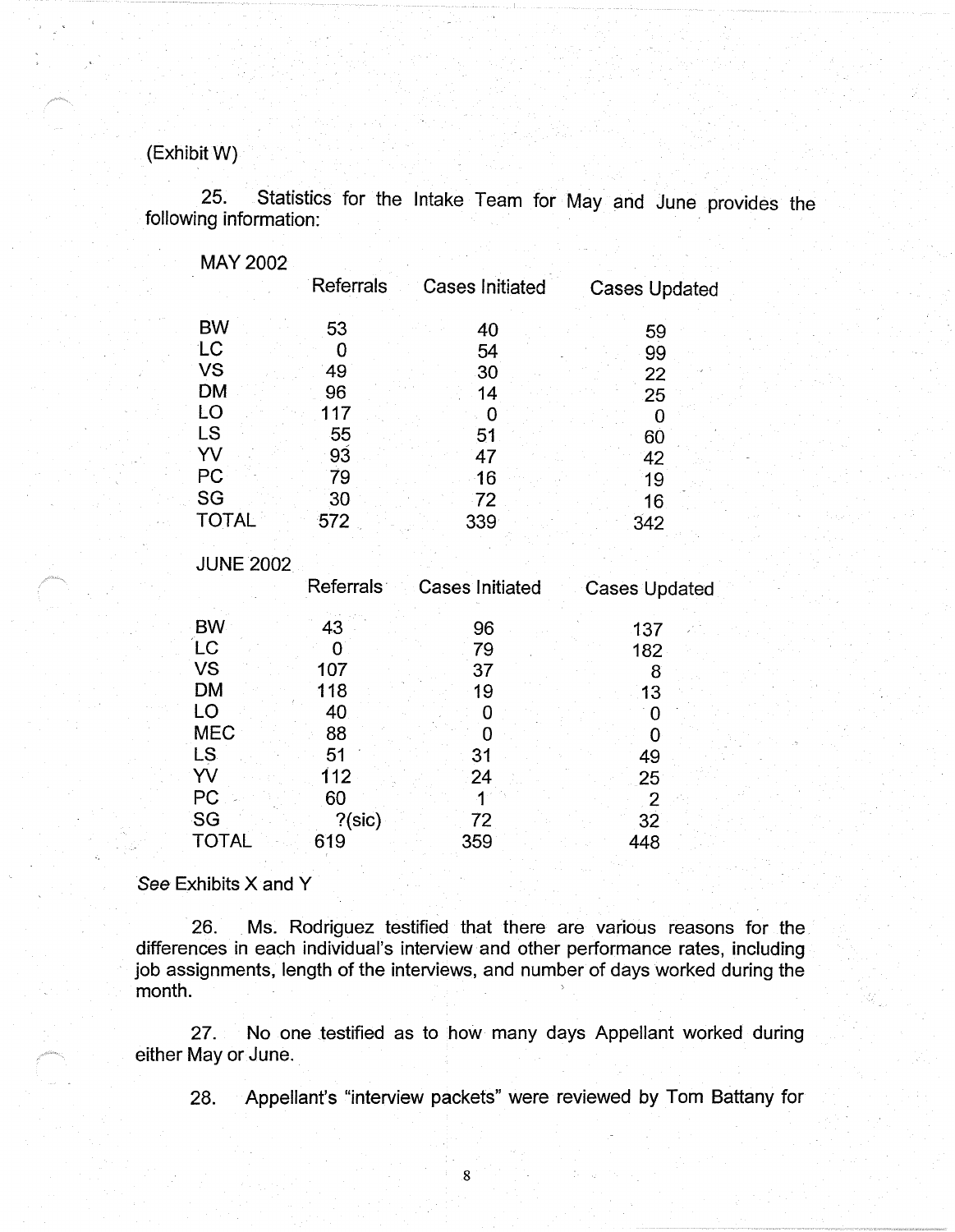Ms. Rodriguez on or about May 17 and again on June 6. During his review, Mr. Battany noted that several cases had not yet been completed. (Exhibits 5, 6 and 7) During her testimony, Ms. Rodriguez was unable to testify whether or not it was unusual for many of the noted items not to be completed within the time period noted.

29. The requirement. that Appellant complete five additional cases a day was not incorporated into his interim PEPR. (See Exhibit 9)

30. Appellant was notified on June 11, 2002, that discipline was contemplated for alleged violations of CSR §§ 16-50 A. and 16-51 A. (Exhibit 4) The predisciplinary meeting was held on June 26. Appellant received notification that he was terminated from his position on July 1, 2002.

31. Appellant filed his appeal with the Hearing Officer in a timely manner.

32. None of the intake Technicians met the five \_additional cases per day standard. Only Appellant was disciplined for failing to meet the standard.

33. The Department reorganized the Intake Unit during the summer of 2002 and returned the Unit to twelve Intake Technicians. As a result of this additional staff, the backlog is now being eliminated.

#### **DISCUSSION AND CONCLUSIONS OF LAW**

Applicable Rules and Statutes

CSR Rule 15 is the Code of Conduct for employees in the Career.Service. CSR § 15-106, Retaliation Prohibited, provides:

Rule: CSR Rule 16 governs discipline. CSR §16-10 sets out the purpose of the

The purpose of discipline is to correct inappropriate behavior or performance. The type and severity of discipline depends on the gravity of the infraction. The degree of discipline shall be reasonably related to the seriousness of the offense and take into consideration the employee's past record. The appointing authority or designee will impose the type and amount of discipline she/he believes is needed to correct the situation and achieve the desired behavior or performance.

The disciplinary action taken must be consistent with this rule. Disciplinary action may be taken for other inappropriate conduct not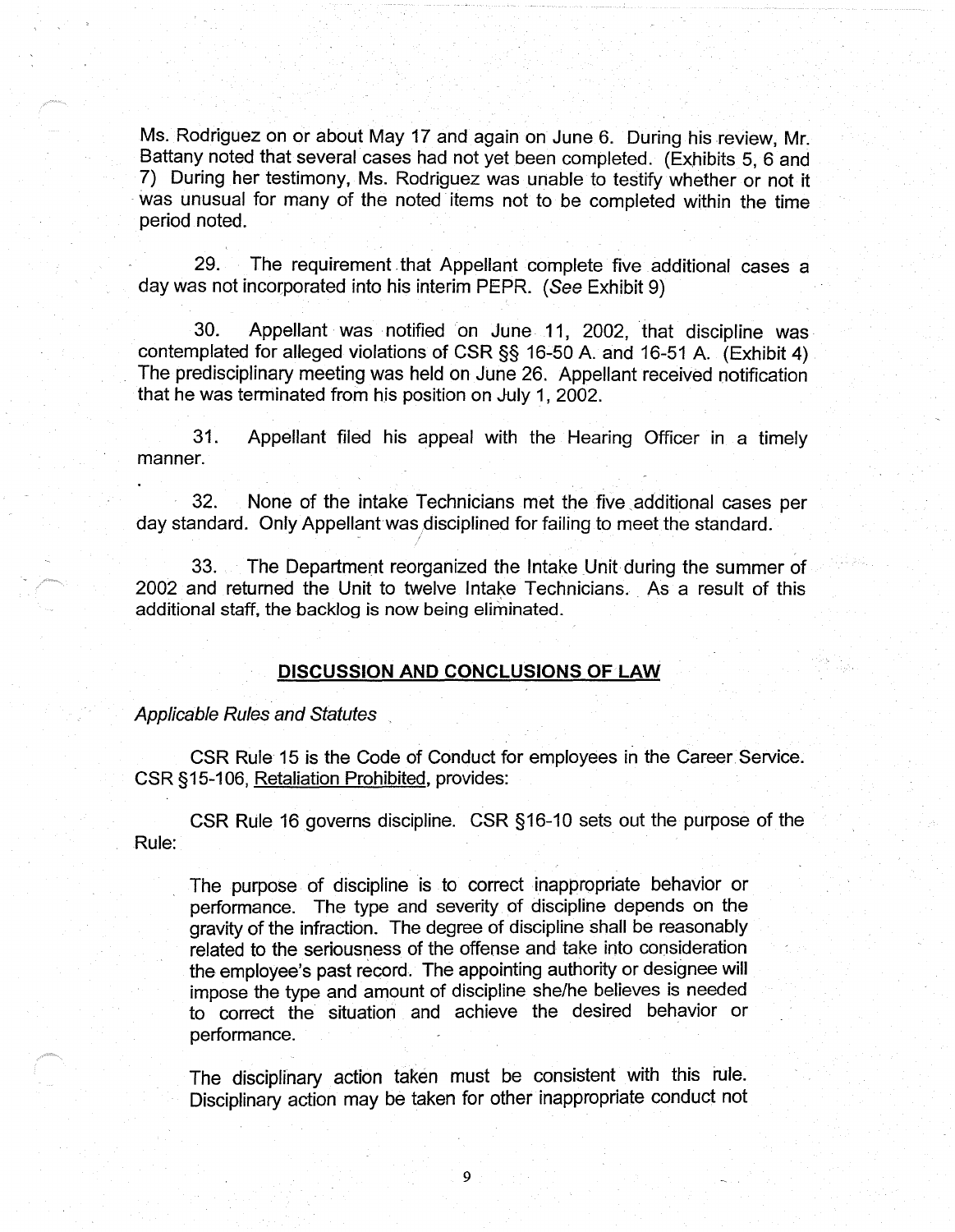specifically identified in this rule.

CSR §16-20, Progressive Discipline, provides in relevant part:

- 1) In order of increasing severity, the disciplinary actions which an appointing authority or designee may take against an employee for violation of career service rules, the Charter of the City and County of Denver, or the Revised Municipal Code of the City and County of Denver include:
	- a) Verbal reprimand, which must be accompanied by a notation in the supervisor's file and the agency file on the employee;
	- b) Written reprimand, a copy of which shall be placed in the employee's personnel file kept at Career Service Authority;
	- c) Suspension without pay, a copy of the written notice shall be placed in the employee's personnel file kept at Career Service Authority;
	- d) Involuntary demotion, a copy of the written notice shall be placed in the employee's personnel file kept at Career Service Authority; and
	- e) Dismissal, a copy of the written notice shall. be placed in the employee's personnel file kept at Career Service Authority.
- 2) Wherever practicable, discipline shall be progressive. However, any measure or level of discipline may be used in any given situation as appropriate. This rule should not be interpreted to mean that progressive discipline must be taken before an employee may be dismissed.

CSR §16-50, Discipline and Termination, provides, in relevant part:

A. Causes for dismissal.

The following may be cause for dismissal of a career service employee. A lesser discipline other than dismissal may be imposed where circumstances warrant. It is impossible to identify within this rule all conduct which may be cause for discipline. Therefore, this is not an exclusive list.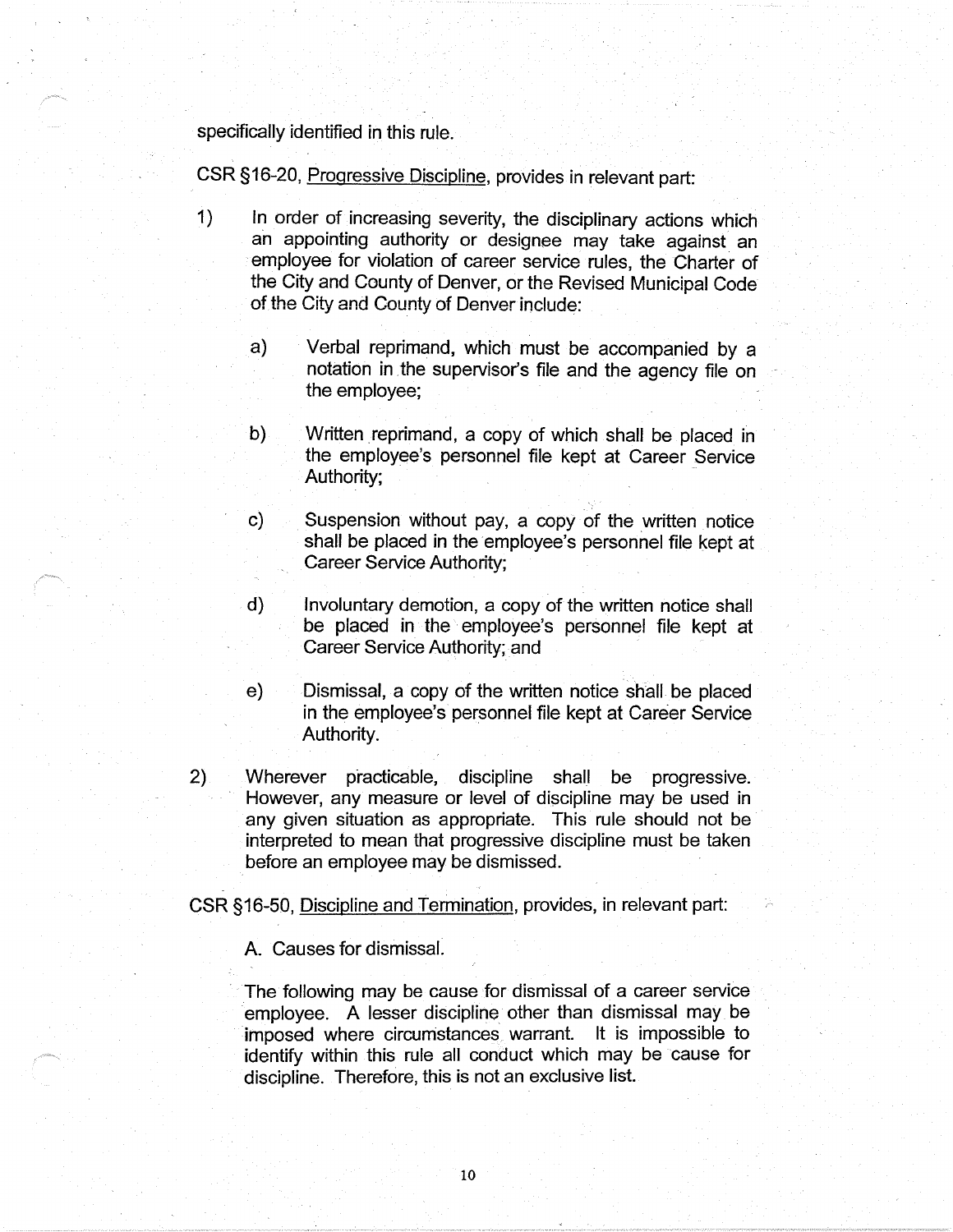- 1) Gross negligence or willful neglect of duty.
- 7) Refusing to comply with the orders of an authorized supervisor or refusing to do assigned work, which the employee is capable of performing.
- 19) Failure to meet established standards of performance in three successive rating periods.
- 20) Conduct not specifically identified herein may also be cause for dismissal.

## CSR § 16-51, Causes for Progressive Discipline, provides, in relevant part:

- A. The following unacceptable behavior or performance may be cause for progressive discipline. Under appropriate circumstances, immediate dismissal may be warranted. Failure to correct behavior or committing additional violations after progressive discipline has been taken may subject the employee to further discipline, up to and including dismissal from employment. It is impossible to identify within this rule all potential grounds for disciplinary action; therefore, this is not an exclusive list.
	- 2) Failure to meet established standards of performance including either qualitative or quantitative standards.
	- 10) Failure to comply with the instructions of an authorized supervisor.
	- 11) Conduct not specifically identified herein may be cause for progressive discipline.

CSR §19-10 covers actions subject to appeal. It provides in relevant part:

#### § 19-10 Actions Subject to Appeal

The following administrative actions relating to personnel matters shall be subject to appeal:

b) Actions of an appointing authority: Any action of an appointing authority resulting in dismissal, suspension, involuntary demotion, disqualification, layoff, or involuntary retirement other than retirement due to age which results in alleged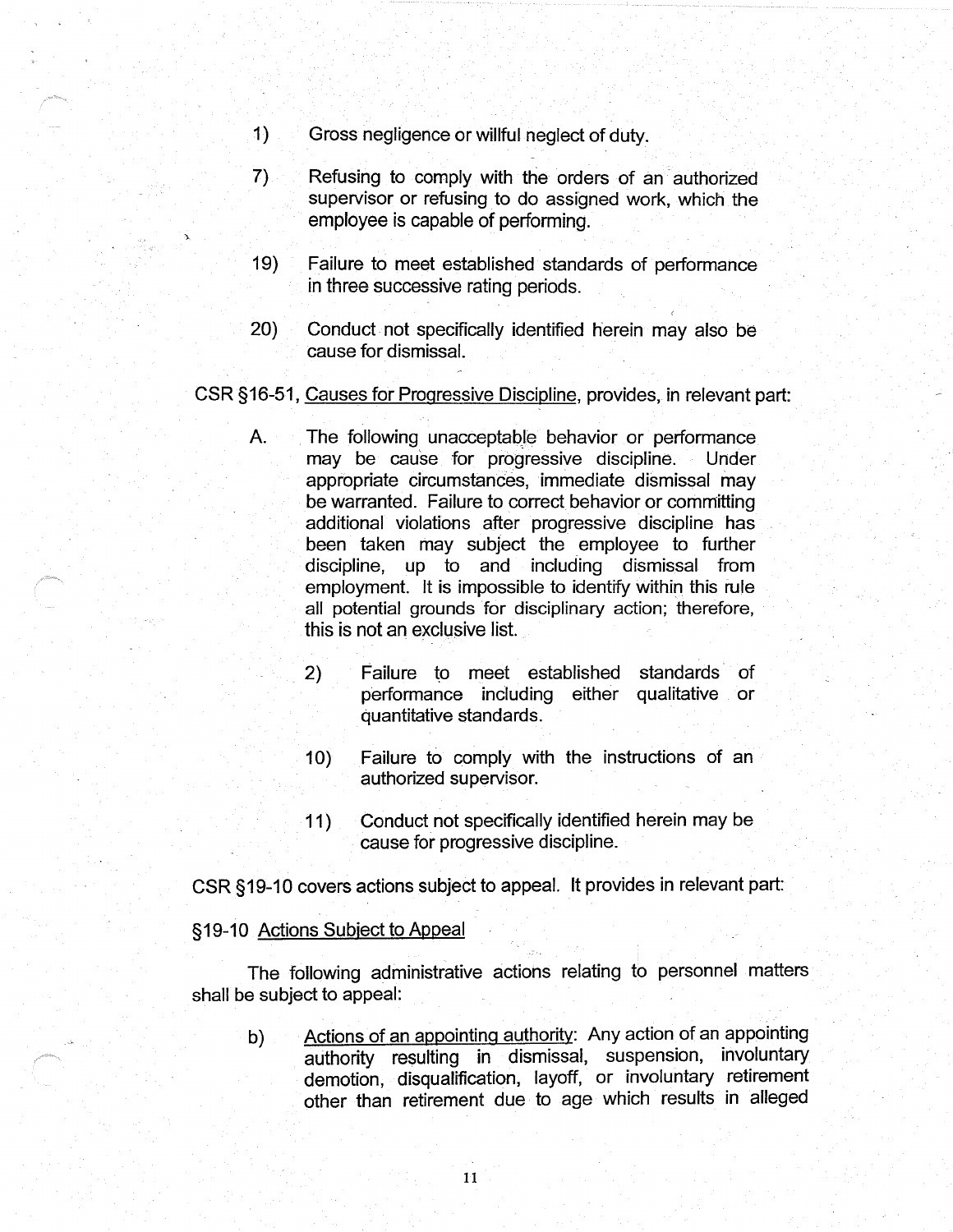violation of the Career Service Charter Provisions or Ordinance relating to the Career Service, or the Personnel Rules.

#### Analysis

The City Charter C5.25 (4) requires the Hearing Officer to determine the facts in this matter "de novo." This has been determined by the Courts to mean an independent fact-finding hearing considering evidence submitted at the de nova hearing and resolution of factual disputes. Turner v. Rossmiller, 35 Co. App. 329, 532 P.2d 751 (Colo. Ct. of App., 1975)

Because this is an appeal of a disciplinary action (termination), the Department has the burden of proof to demonstrate that its decision was within its discretion and appropriate under the circumstances. Appellant, having raised disability discrimination as affirmative defenses, has the burden to establish that the Department's decision was discriminatory in nature.

Appellant has been charged with violating several provisions of CSR Rule . 16. The first of these is he violated CSR §16-50-A. 1), "gross negligence or willful neglect of duty." The Department's closing argument seems to concede that this violation was not established. Even if this were not the case, the Hearing Officer concludes that it was not established.

Neither "gross negligence" nor willful neglect of duty" is defined in the CSR. The Hearing Officer must look elsewhere for their definitions. They are terms well defined in the law. Negligence does not require intent. It is commonly defined as. the failure to use reasonable care or a failure to act in a reasonably prudent manner under the circumstances. Lavine v. Clear Creek Skiing Corp., 557 F.2d730 (10<sup>th</sup> Cir. 1977); Metropolitan Gas Repair Service, Inc. v. Kulik, 621 P.2d 313 (Colo. 1980); Rice v. Eriksen, 476 P.2d 579 (Colo. App. 1970). Gross negligence involves a higher form of culpability than mere negligence. "Gross" in this context means flagrant or beyond all allowance, Lee v. State Board of Dental Examiners, 654 P.2d 839 (Colo. 1982), or showing an utter lack of responsibility. People v. Blewitt, 192 Colo. 483, 563 P.2d 1 (1977). Willful neglect of duty transcends any form of negligence and involves conscious or deliberate acts. See Turner v. Lyon, 189 Colo. 234, 539 P.2d 125 (1976); Drake v. Albeke, 188 Colo. 14, 532 P.2d 225  $(1975)$ .

"Gross" has been defined as "immediately obvious" or "glaringly noticeable usually because of inexcusable badness or objectionableness."3 Black's defines it as"

[G]reat; culpable. General absolute; not to be excused; flagrant; shameful; as a gross dereliction of duty; a gross injustice; gross

 $3$  Miriam-Webster's Collegiate Dictionary, 10<sup>th</sup> Ed., 1993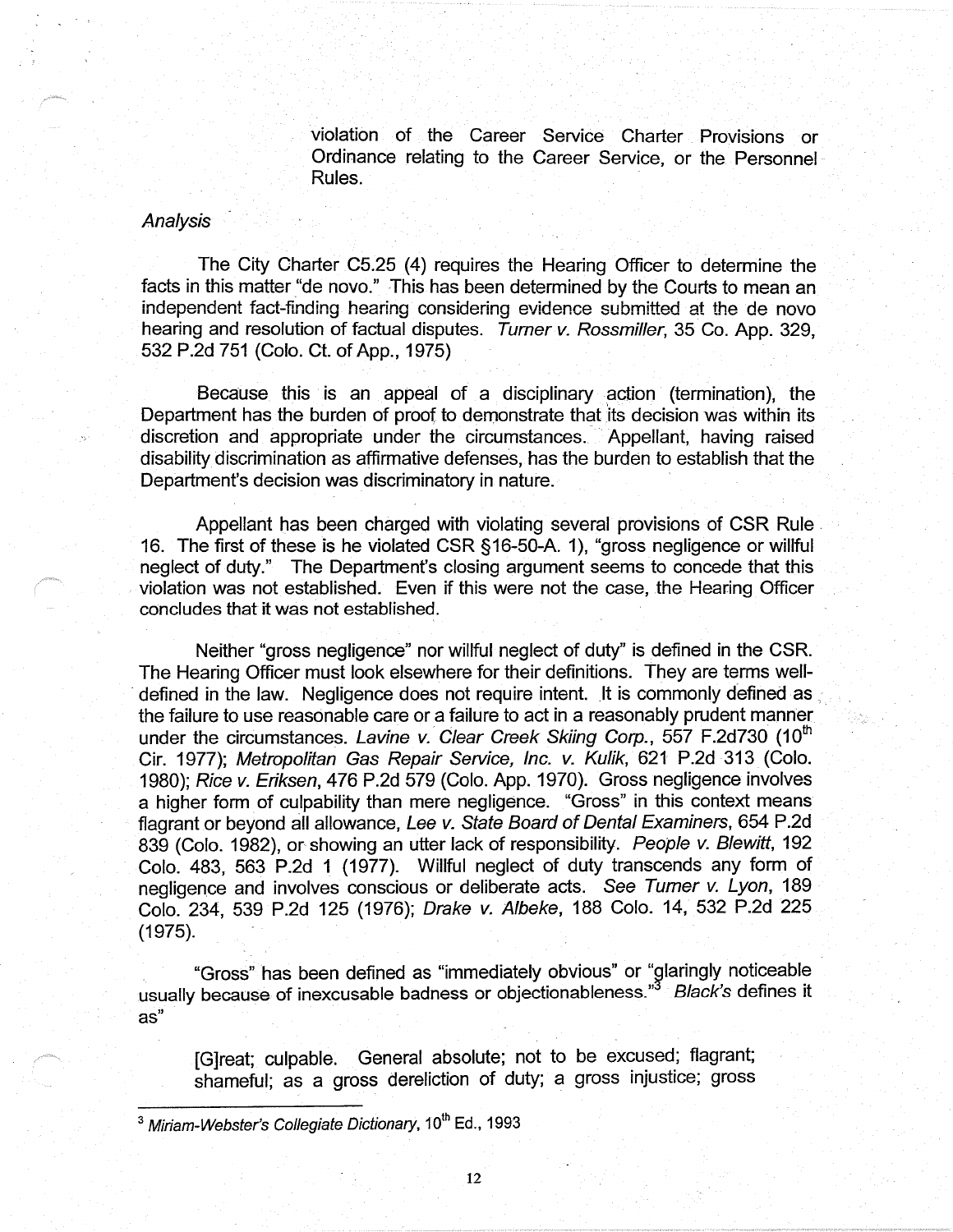carelessness.<sup>4</sup>

"Gross negligence" is defined by Black's as:

The intentional failure to perform a manifest duty in reckless disregard of the consequences as affecting the life or property of another; such a gross want of care and regard for the rights of others as to justify the presumption of willfulness and wantonness. "Gross negligence is substantially higher in magnitude than simple inadvertence, but falls short of intentional wrong." (Cite omitted)<sup>5</sup>

In other words, "gross negligence" does not require that the Department show that Appellant intentionally acted in a wrongful manner, just that he performed his work in a manner that was more than careless or inadvertent and that the failure to perform the work was obviously unreasonable or inappropriate.

On the other hand, "willful neglect" implies that the wrongful conduct was intentional or conscious, not merely negligent. "Willful" is generally defined as "obstinately and often perversely self-willed; done deliberately."

Black's defines "willful" as:

Proceeding from a conscious motion of the will; voluntary. (Cite omitted)...Intending-the result which actually comes to pass; designed; intentional; not accidental or involuntary ... A willful act may be described as one done intentionally, knowingly, and purposely, without justifiable excuse, as distinguished from an act done carelessly, thoughtlessly, heedlessly, or inadvertently. (Cite omitted.)<sup>7</sup>

The Hearing Officer has considered the testimony offered during the hearing. Based upon all the evidence, the Hearing Officer concludes that the Department has failed to prove by a preponderance of the evidence that Appellant's work performance was either grossly negligent or willful neglect.<sup>8</sup>

Negligence, whether "gross" or not, requires that the actor act in an unreasonable manner. The problem for the Department in meeting the burden of proof for this allegation is that their own witnesses testified that none of the Intake Unit team members consistently met the five additional cases per day standard.

 $^4$  Black's Law Dictionary,  $4^{\text{th}}$  Ed., 1951

ibid.

<sup>&</sup>lt;sup>6</sup> Miriam-Webster's, op cit.

Black's, op cit.

<sup>&</sup>lt;sup>8</sup> It is interesting to note that Appellant was not charged with violating a related provision, CSR §16-51 A. 6), "carelessness in performance of duties and responsibilities," a provision that does not require either the reckless disregard of the consequences or the intentional performance failures that are necessary to establish either "gross negligence" or "willful neglect." The Hearing Officer will not comment as to whether Appellant's alleged conduct might have violated this lesser standard.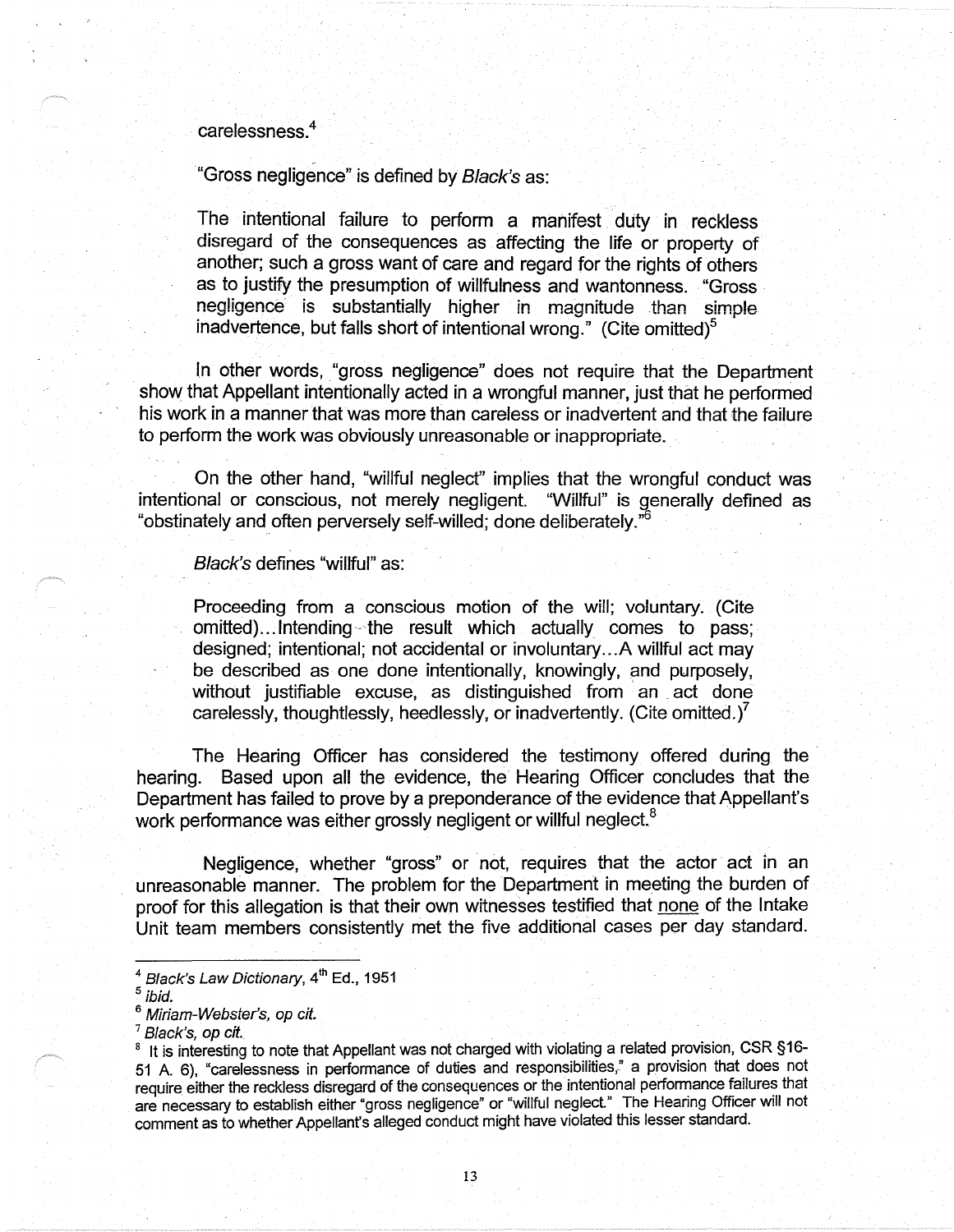Since none of his co-workers were able to meet the five additional cases a day standard, Appellant's failure to do so is not unreasonable. Even simple negligence has not been established. It is plain that "gross" negligence does not exist.

The same holds true for willful neglect. Since none of his co-workers were able to perform the additional work on a consistent basis, it was not willful neglect for Appellant to fail to meet this clearly unreasonable standard.

. Even if the other Intake Technicians were accomplishing the additional five case initiations a day, the Department still would not have established the violation of this provision.

Appellant requested, as an accommodation due to his medical condition, a five-minute break every hour. The Department agreed to this. $9$  The effect of this accommodation would mean that Appellant should have been spending, over the course of an eight-hour day, forty minutes less performing his work than his coworkers. Ms. Rodriguez testified that it took between twenty to forty-five minutes to initiate a case. Simple arithmetic reveals that Appellant's ability to complete the additional initiations was reduced, just by making this reasonable accommodation, by at least one or two cases each day. The Department did not take this into account when holding Appellant to the five cases a day standard, even when Appellant indicated in the predisciplinary meeting that he thought he could do two and a half additional cases per day. Because the Department failed to account for a reasonable accommodation and adjust the five additional cases a day standard for Appellant, it cannot come back and say that Appellant's failure to meet what has now become an unreasonable requirement is either gross negligence or willful neglect.

Appellant is charged with violating CSR 16-51 A. 2), the failure to meet established standards of performance. In its closing argument, the Department focused on this violation as the center of its case and as real basis for Appellant's termination.

The requirements for this provision are not identical to the requirement for violations of CSR §§16-50 A. 1). This provision covers performance deficiencies that can be measured by either qualitative or quantitative standards, such as those one would find in a performance evaluation, in a classification description, or in agency or division's published policy and procedures.

The Department has not produced any evidence that Appellant failed to

Appellant did not produce documentation from his neurologist about the effects of his brain injury upon his functioning until well after his termination. Still, given that the witnesses agreed that Appellant's strong point was interviewing and that he was weaker doing the computer work  $$ whether or not this was due to a neurological difficulty or not - another way the Department might have supported Appellant, and still met its goal of reducing the backlog, was to have him do more interviews while other employees were doing the intensive computer work necessary for initiating cases.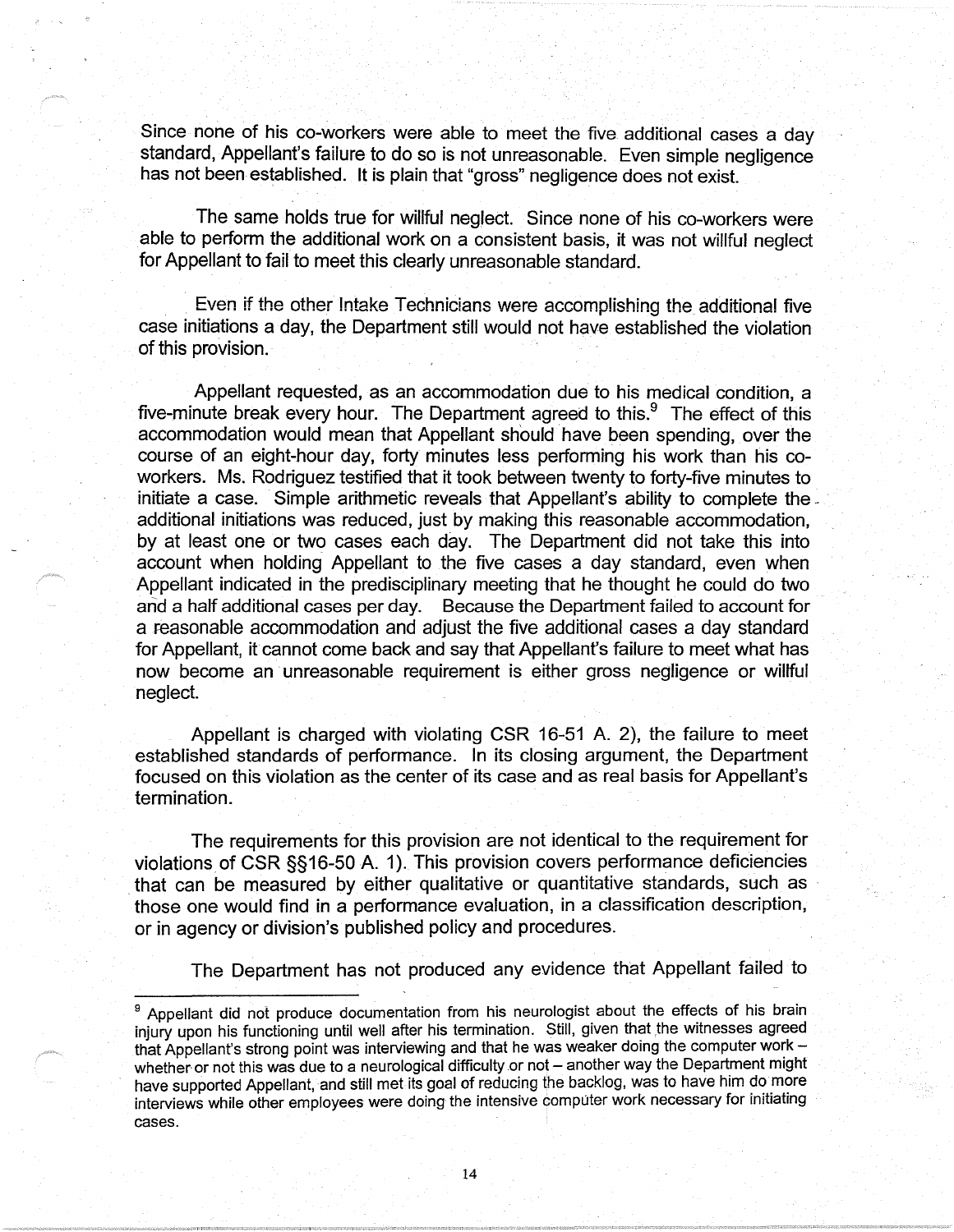meet any established standards of performance. It was not included in Appellant's interim PEPRs that were written in 2002, after the backlog became such an issue. (See, Exhibits 9 and L) The PEPRs are the first place to look to see if the additional five cases per day had been included as a specific performance standard.

The Hearing Officer acknowledges that there are other sources for performance standards, such as classification requirements, Departmental policy .and procedural manuals, and other documentation giving employees notice of their job requirements. None of those were produced.

The Department was unable make a cogent argument that it was an "unofficial" performance standard for the entire Intake Team since none of the Team was able to meet this "standard." This violation is dismissed.

Appellant is charged with violating CSR §16-50 A. 7), failure to comply with the orders of his authorized supervisor and refusing to do assigned work which he is capable of performing. The Department did not establish this violation. As stated above, no one in the Intake Unit was able to do the additional five case initiations per day on a consistent basjs. This means that no one, including Appellant, was capable of performing the work requested. In addition, given the fact that Appellant was given more break time than his fellow Intake Technicians as part of the reasonable accommodation that the Department agreed to, the Department was unable to establish that Appellant had the ability to perform the additional work.

Likewise, the violation of CSR §16-51 A. 10), failure to comply with the instructions of an authorized supervisor, is dismissed. This provision is meant to cover employees who refuse to comply with requests or instructions from any supervisor, not the inability to comply with something that Appellant did not have the ability to perform. Appellant did not refuse to do the work. He tried to comply to the best of his ability. The Department did not establish this violation.

As previously discussed, the allegation that Appellant failed to meet established standards of performance in three successive rating periods, a violation of CSR §16-50 A. 29), is dismissed as moot.

The violations under CSR §§16-50 A. 20) and 16-51 A. 11) are dismissed. The Department produced evidence that was meant to establish violations of specific provision of CSR §§16-50 A. and 16-51 A. The fact that it was unable to produce sufficient eyidence to establish these violations does not mean that the Department can use these catchall provisions to correct the failures of its evidence in meeting the requirements of more specific provisions.

Because the Department has failed to establish any of its allegations by a preponderance of the evidence, the issue of disability discrimination is moot, except to the extent noted (i.e., that the requirement that Appellant still had to meet the five